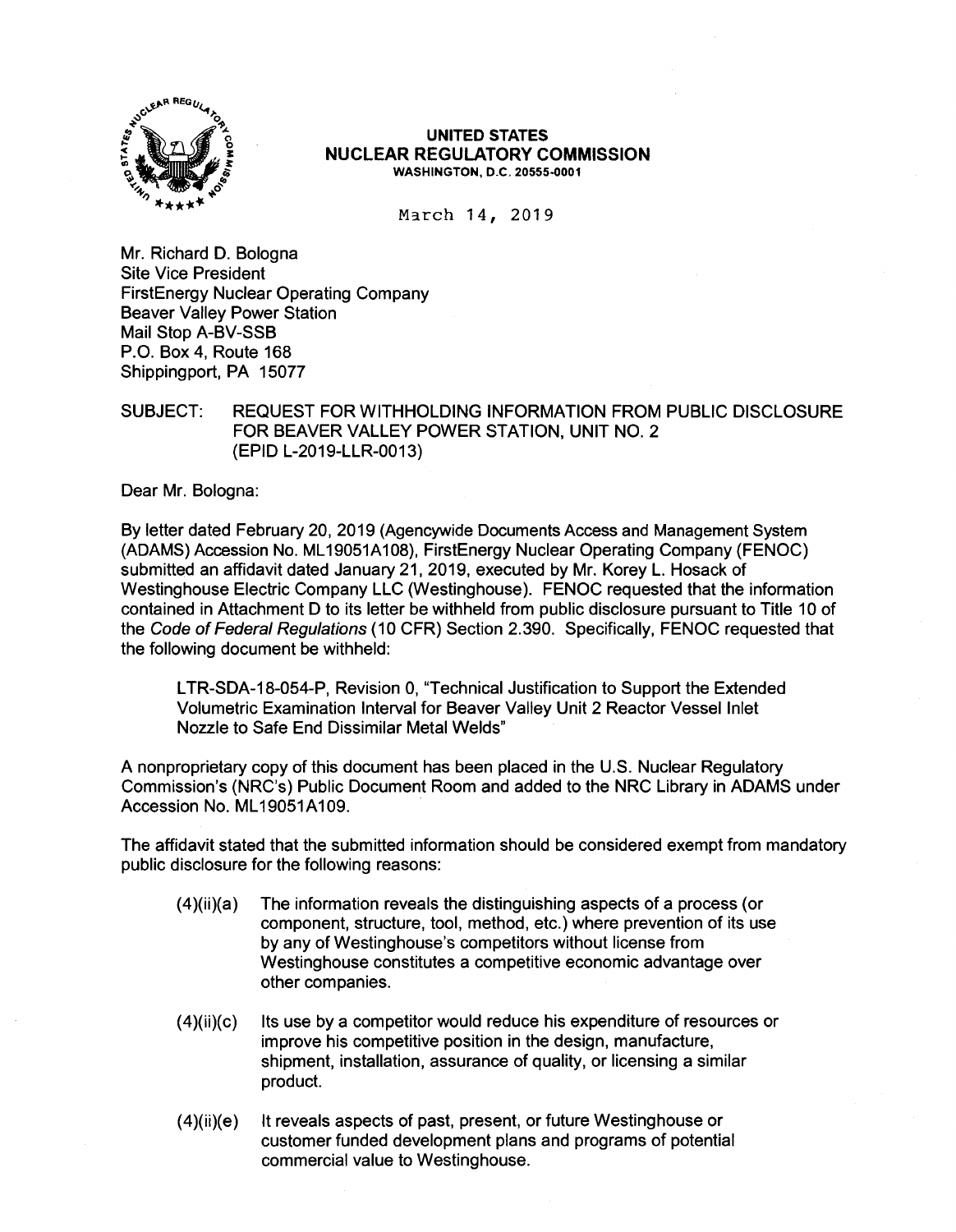We have reviewed your application and the material in accordance with the requirements of 10 CFR 2.390 and, on the basis of the statements in the affidavit, have determined that the submitted information sought to be withheld contains proprietary commercial information and should be withheld from public disclosure.

Therefore, the version of the submitted information marked as proprietary will be withheld from public disclosure pursuant to 10 CFR 2.390(b)(5) and Section 103(b) of the Atomic Energy Act of 1954, as amended.

Withholding from public inspection shall not affect the right, if any, of persons properly and directly concerned to inspect the document. If the need arises, we may send copies of this information to our consultants working in this area. We will, of course, ensure that the consultants have signed the appropriate agreements for handling proprietary information.

If the basis for withholding this information from public inspection should change in the future such that the information could then be made available for public inspection, you should promptly notify the NRC. You also should understand that the NRC may have cause to review this determination in the future, for example, if the scope of a Freedom of Information Act request includes your information. In all review situations, if the NRC makes a determination adverse to the above, you will be notified in advance of any public disclosure.

If you have any questions regarding this matter, I may be reached at 301-415-1603 or Carleen.Parker@nrc.gov.

Sincerely,

Cach

Carleen J. P**a**rker, Project Manager Plant Licensing Branch I Division of Operating Reactor Licensing Office of Nuclear Reactor Regulation

Docket No. 50-412

cc: Ms. Camille T. Zozula, Manager Infrastructure & Facilities Licensing Westinghouse Electric Company 1000 Westinghouse Drive Building 2, Suite 259 Cranberry Township, PA 16066

Additional distribution via Listserv